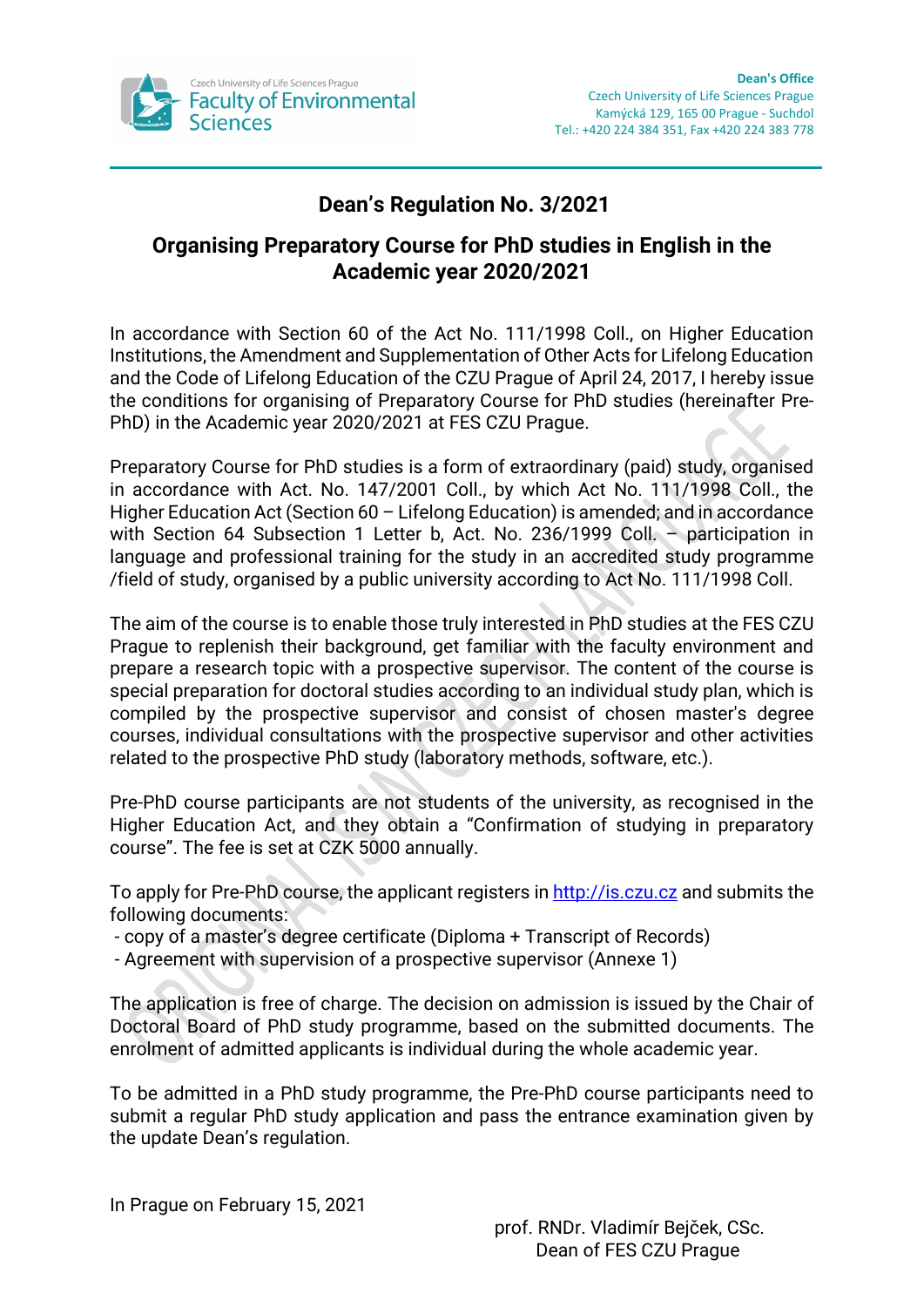

**Annexe 1 Supervisor's agreement**

Prague,

# **AGREEMENT WITH SUPERVISION**

| <b>Prospective student</b> |  |
|----------------------------|--|
| Supervisor                 |  |
| Tentative DSP thesis topic |  |
| <b>DSP study programme</b> |  |

Hereby I confirm the intention to supervise the above-mentioned prospective student and I agree that the prospective student will be enrolled in DSP preparatory course.

SIGNATURE OF SUPERVISOR

\_\_\_\_\_\_\_\_\_\_\_\_\_\_\_\_\_\_\_\_\_\_\_\_\_\_\_\_\_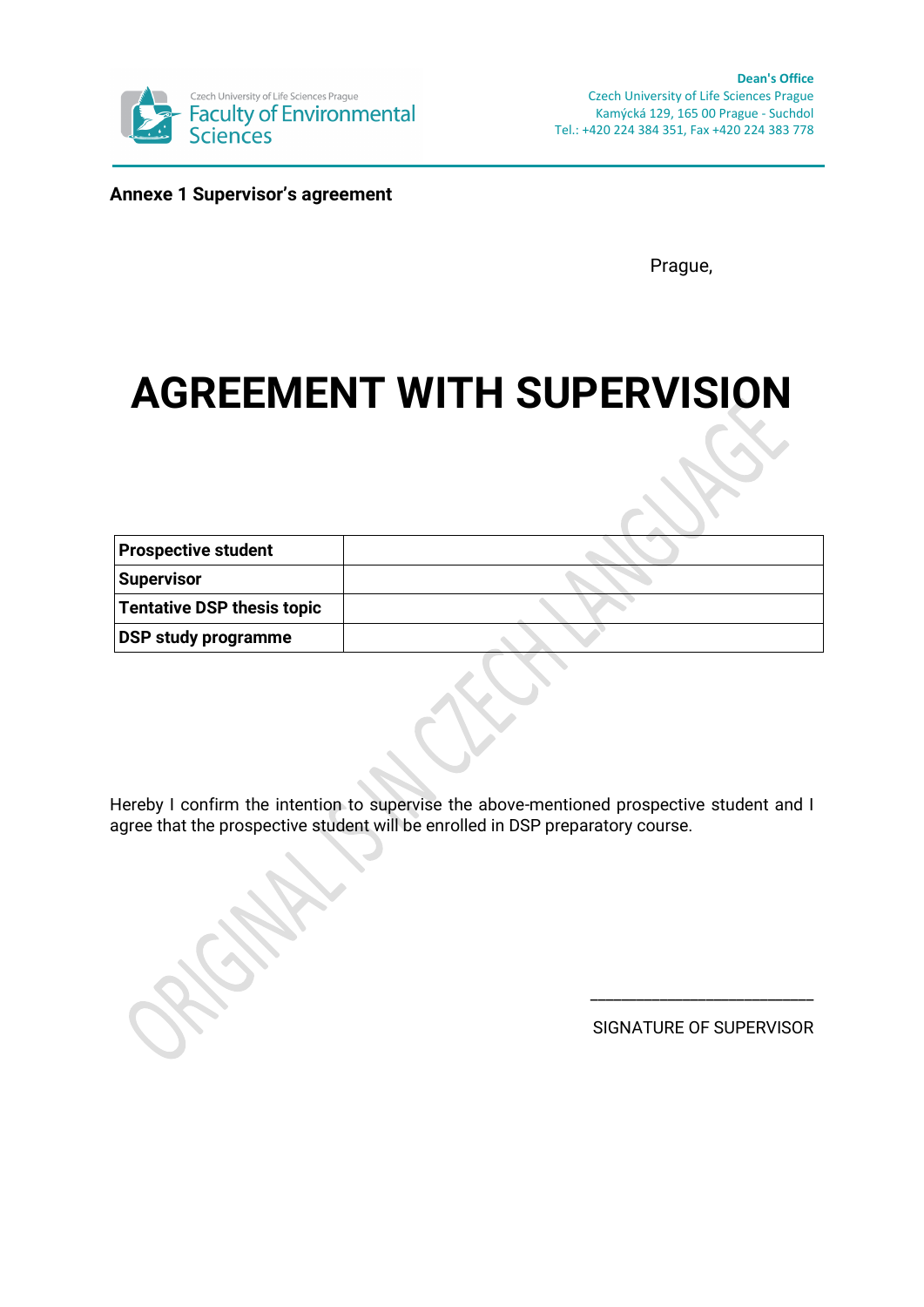

**Annexe 2 Individual study plan**

#### **INDIVIDUAL STUDY PLAN**

| <b>Prospective student</b> |  |
|----------------------------|--|
| Supervisor                 |  |
| Tentative DSP thesis topic |  |
| <b>DSP study programme</b> |  |

| <b>Course code</b><br>(if available) | <b>Course name</b> | <b>Guarantor</b> | <b>Expected result</b><br>(Exam/credit) |
|--------------------------------------|--------------------|------------------|-----------------------------------------|
|                                      |                    |                  |                                         |
|                                      |                    |                  |                                         |
|                                      | DSP thesis seminar | supervisor       | credit                                  |

SIGNATURE OF STUDENT

\_\_\_\_\_\_\_\_\_\_\_\_\_\_\_\_\_\_\_\_\_\_\_\_\_\_

SIGNATURE OF SUPERVISOR

\_\_\_\_\_\_\_\_\_\_\_\_\_\_\_\_\_\_\_\_\_\_\_\_\_\_\_\_\_